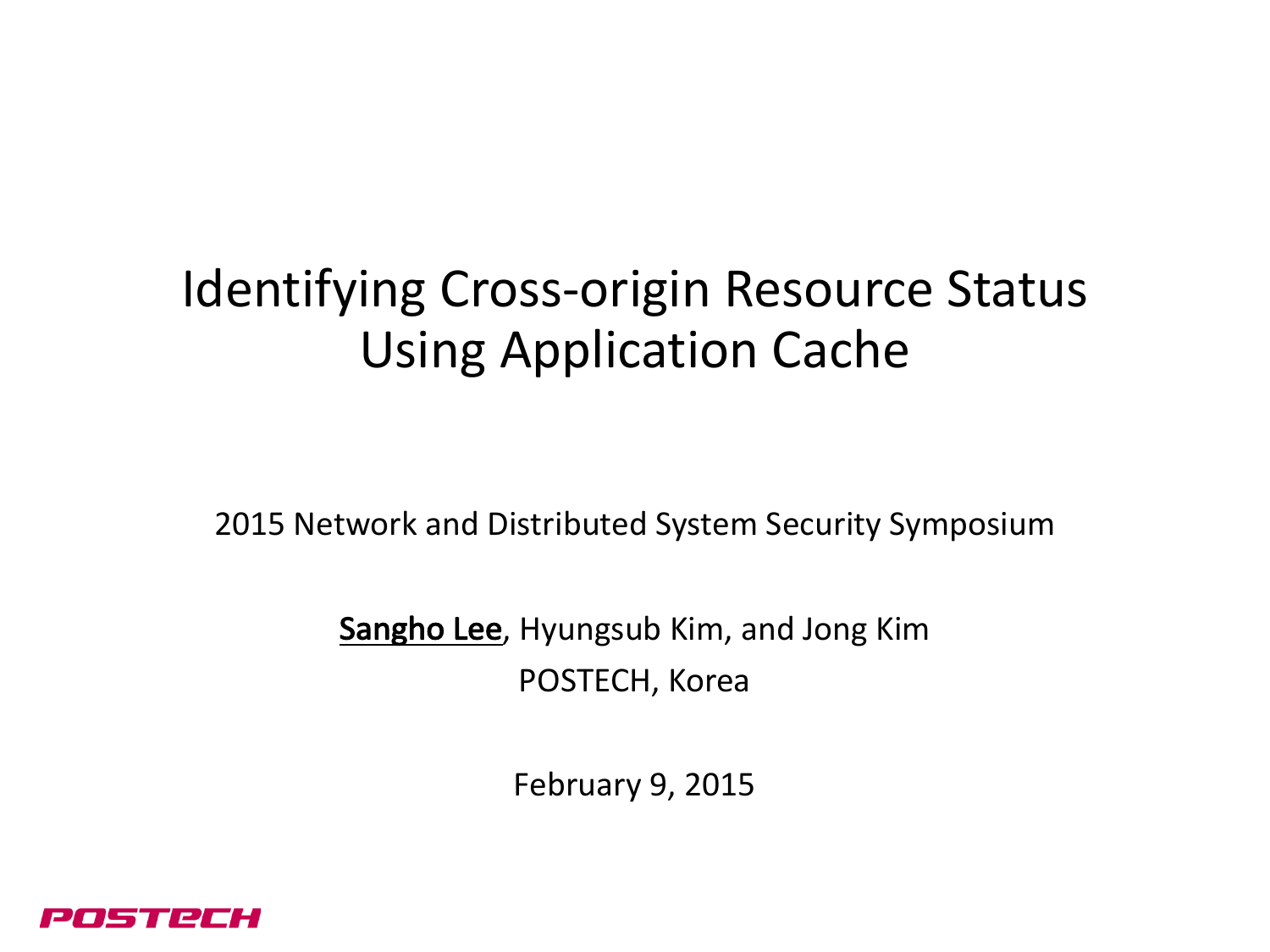# Web, HTML5, and Threats

- Web and HTML5
	- The most popular distributed application platform
	- Rich functionality introduced by HTML5
- Security and privacy threats
	- Popularity attracts a lot of adversaries.
	- Rich functionality opens security and privacy holes.
- Discovering unrevealed threats of the Web and HTML5 is important.

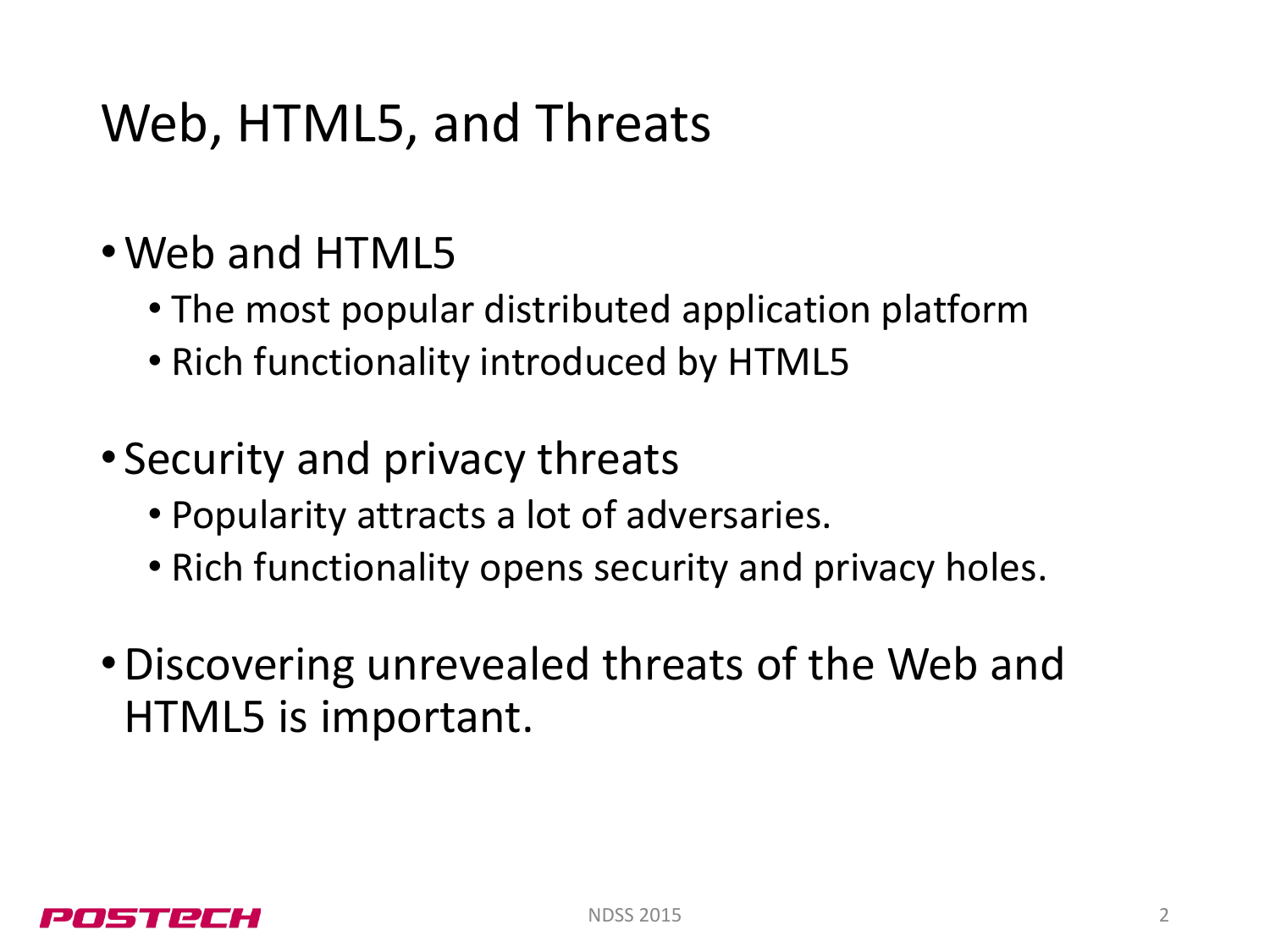# HTML5 Application Cache (AppCache)

- Enabling technology to offline web application
	- Specify resources to be cached in a web browser
	- Allow fast and offline access to the cached resources
- Potential threat of AppCache
	- Arbitrary cross-origin resources are cacheable.
		- Neither server- nor client-side control
	- Error handing can breach user privacy.
		- Recognize whether a user can cache specific resources

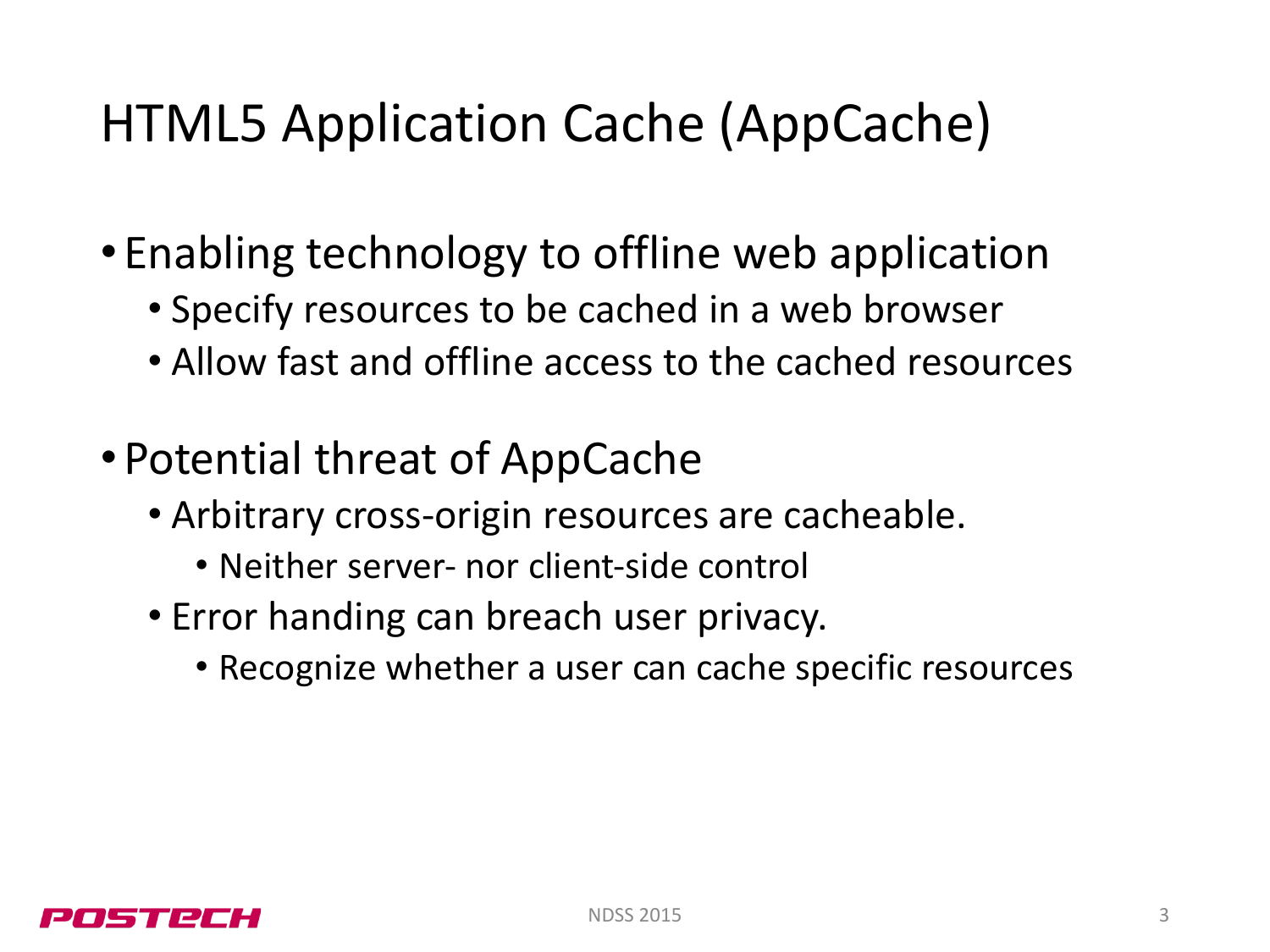### Motivation and Goal

- •Motivation
	- In-depth security analysis of new web functionalities is necessary.
	- Security analysis of AppCache is insufficient despite its wide deployment.
- Research goal
	- Analyze and solve security problems of AppCache
		- Discover security problems of AppCache
		- Suggest an effective countermeasure against the security problems

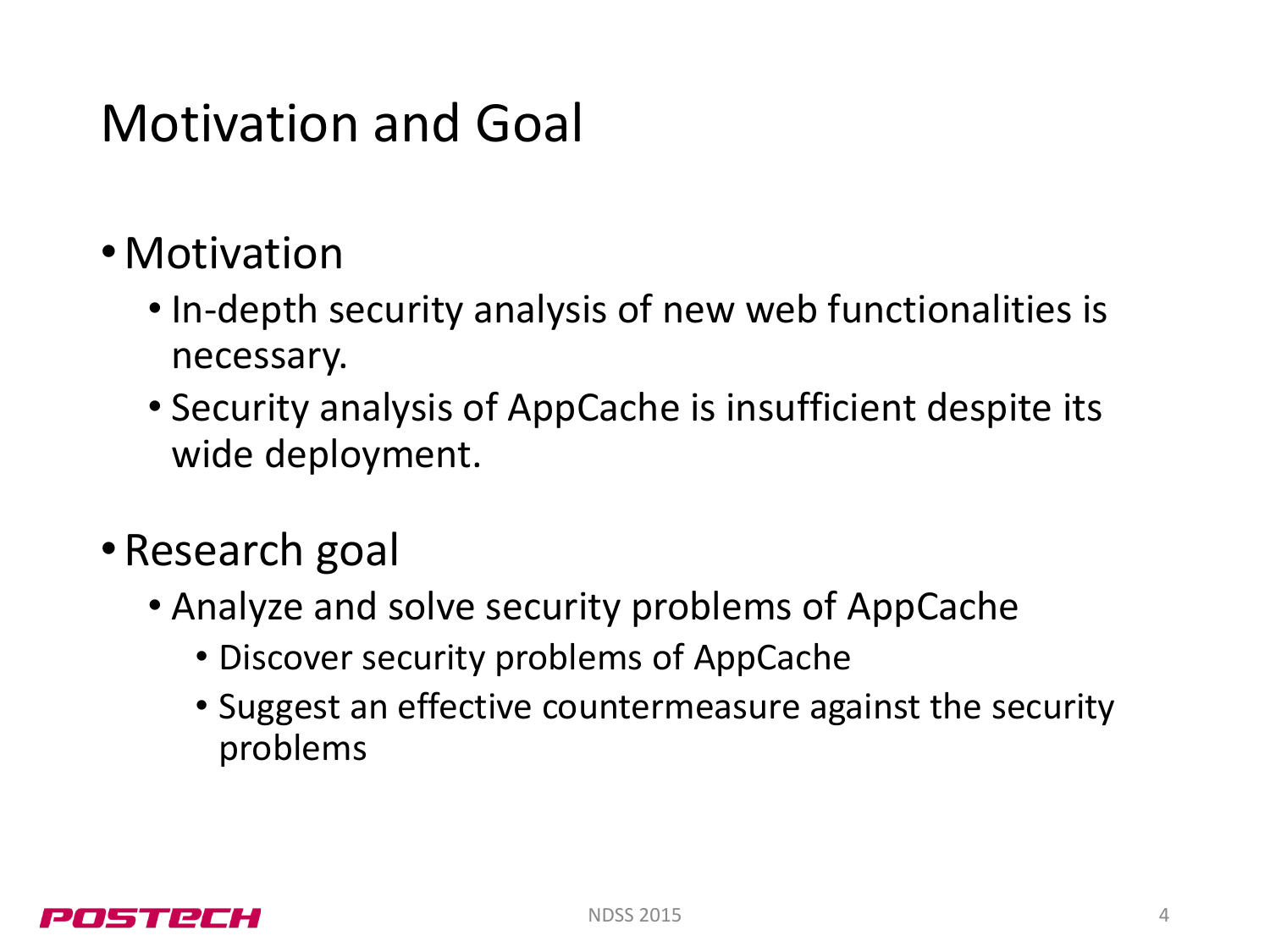### **Contents**

- •Introduction
- •AppCache Details
	- Declaration
	- Procedure and Failure
	- Non-cacheable URLs
- URL Status Identification Attack
- •Discussion
- •Conclusion

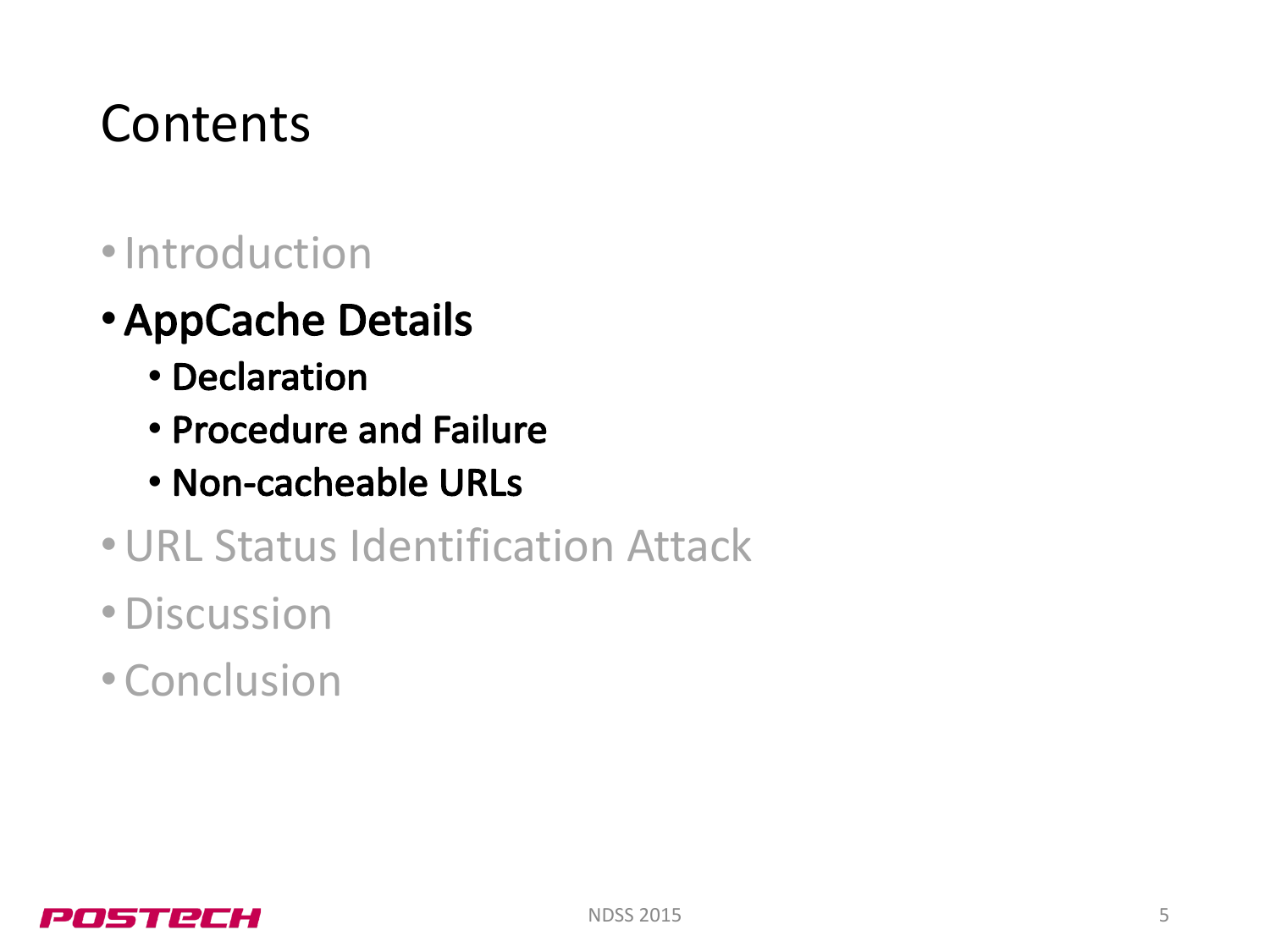# AppCache Declaration



AppCache manifest

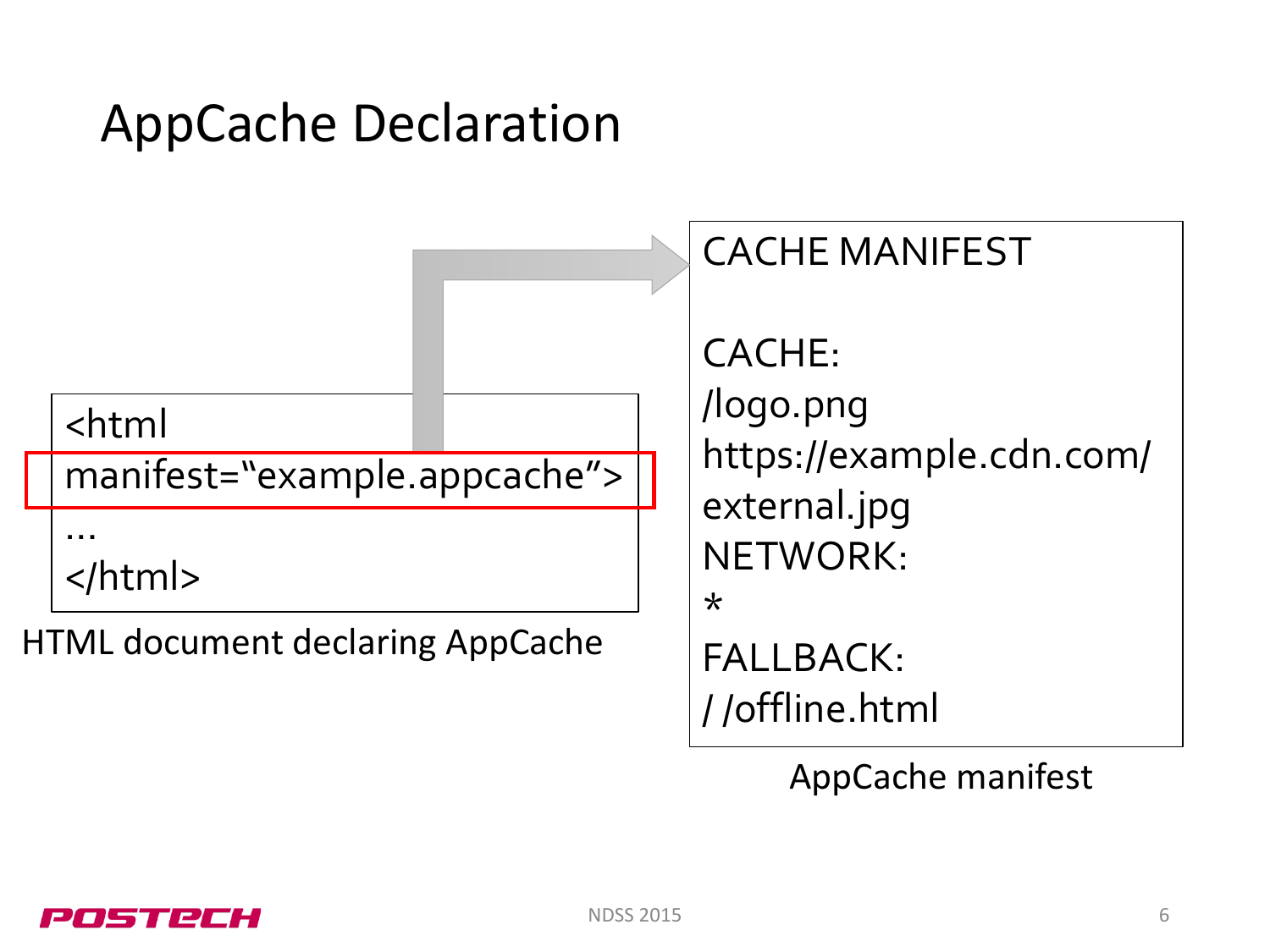### AppCache Procedure



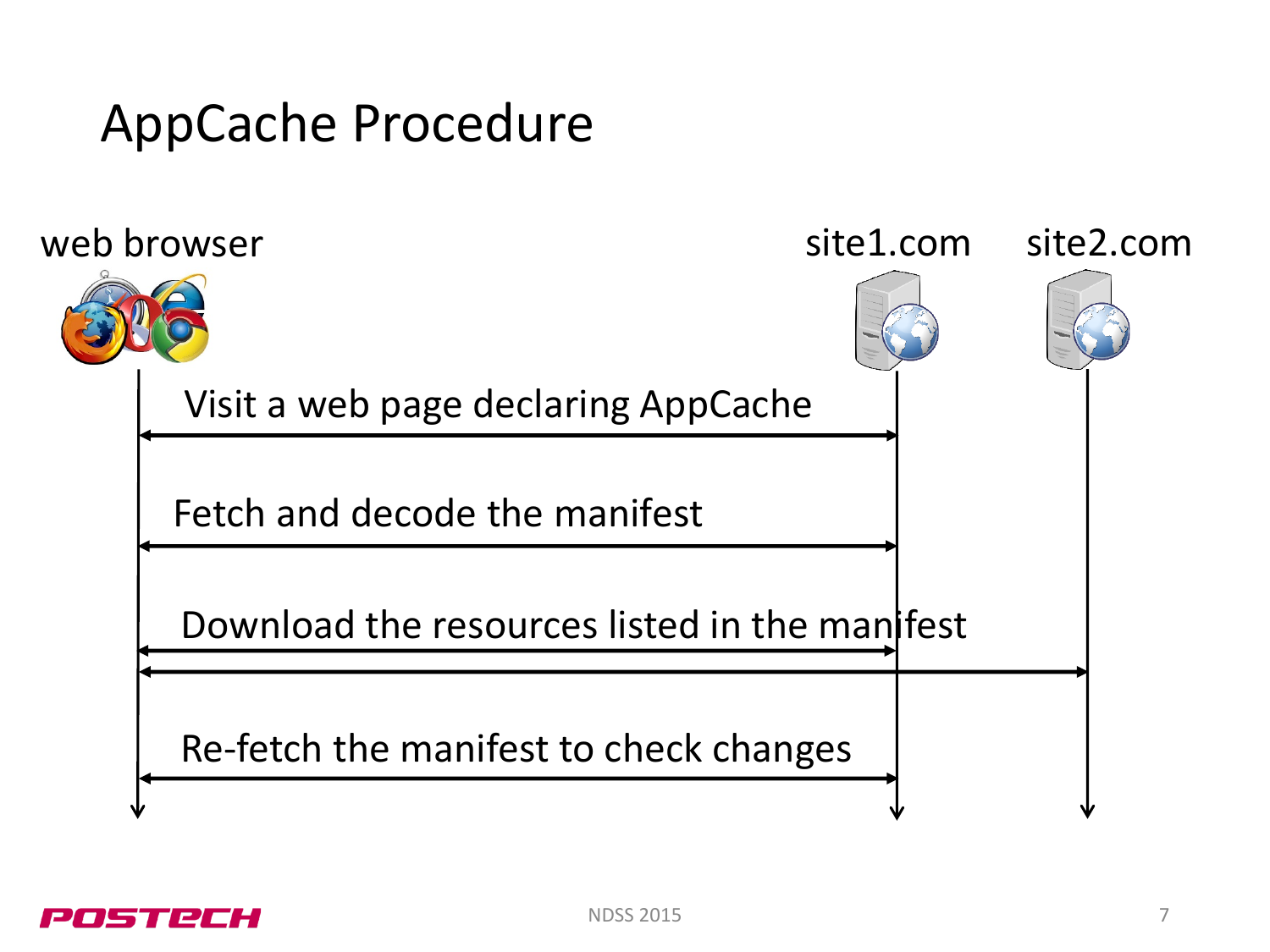### When Does AppCache Fail?



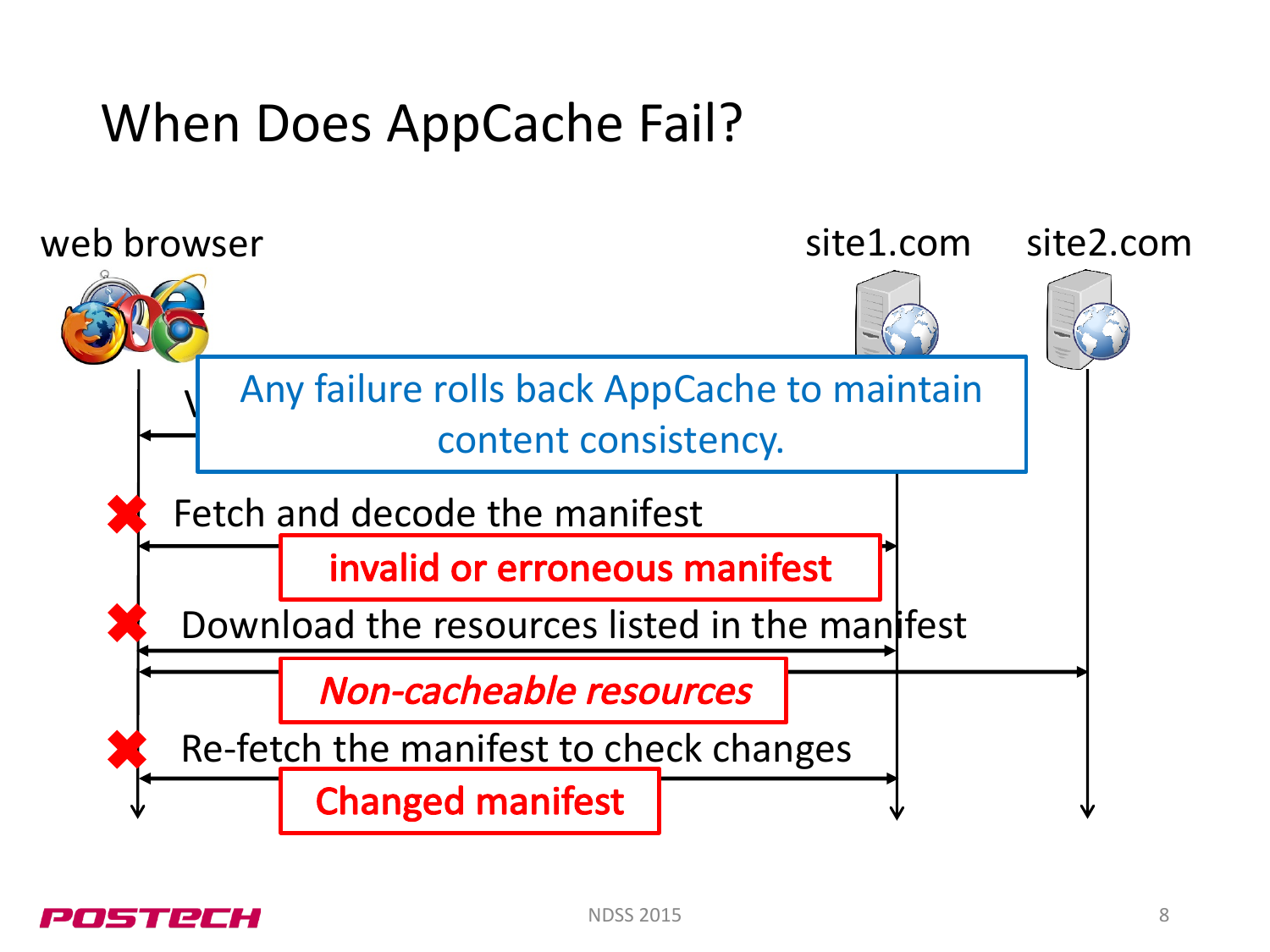# Non-cacheable URLs

- Invalid URL
	- No content to be cached
- Dynamic URL
	- Caching dynamic content is less meaningful.
		- Cache-Control: no-store or no Content-Length
- URL with redirections
	- Final URL can be dynamically changed.
	- Violation of the same-origin policy is possible.
		- Refer a cached resource with the URL specified in a manifest

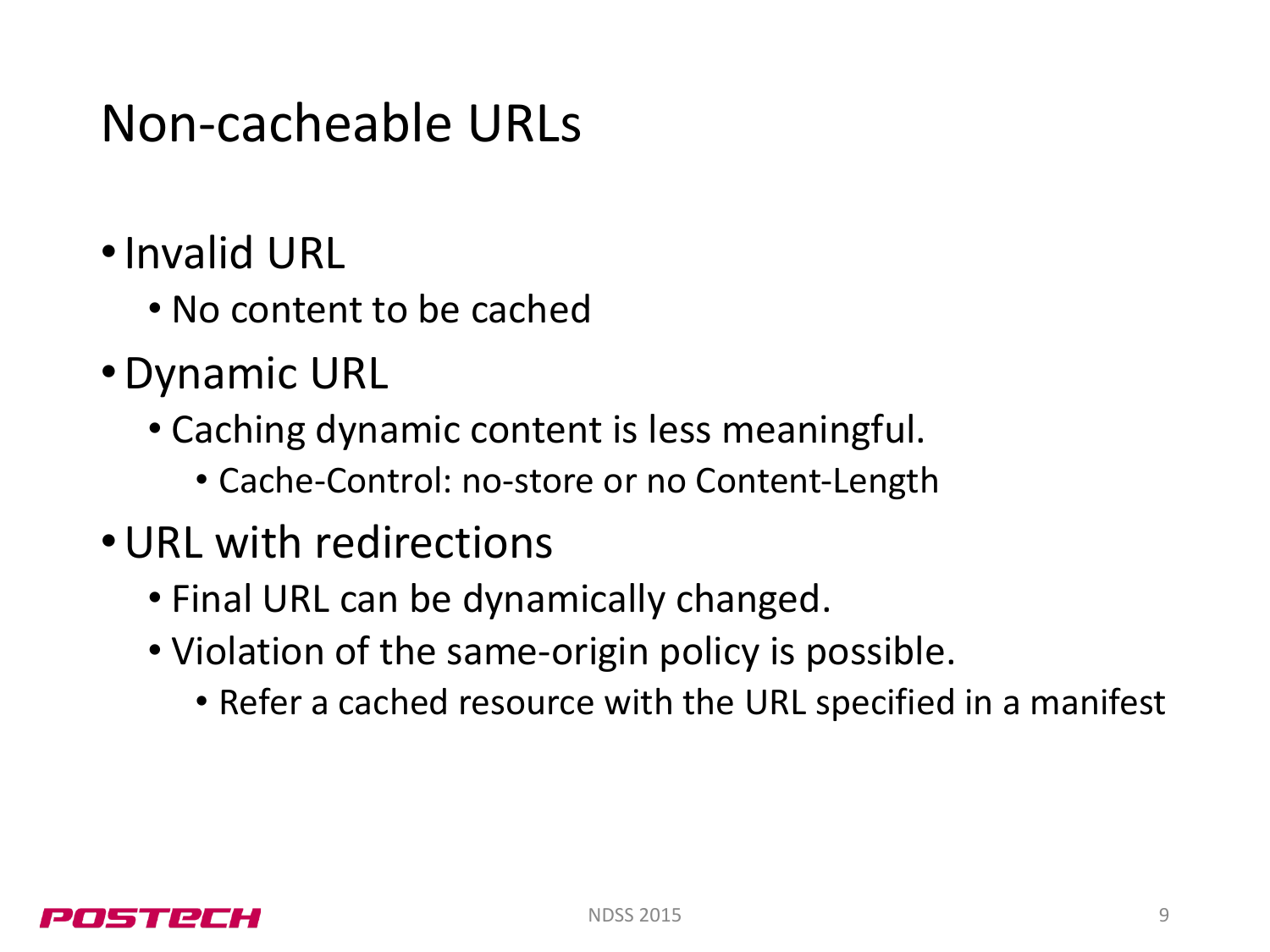# **Contents**

- •Introduction
- •AppCache Details
- URL Status Identification
	- Basics and Advantages
	- Attack Procedure
	- Concurrent Attack
	- Application: Determining Login Status
- •Discussion
- Conclusion

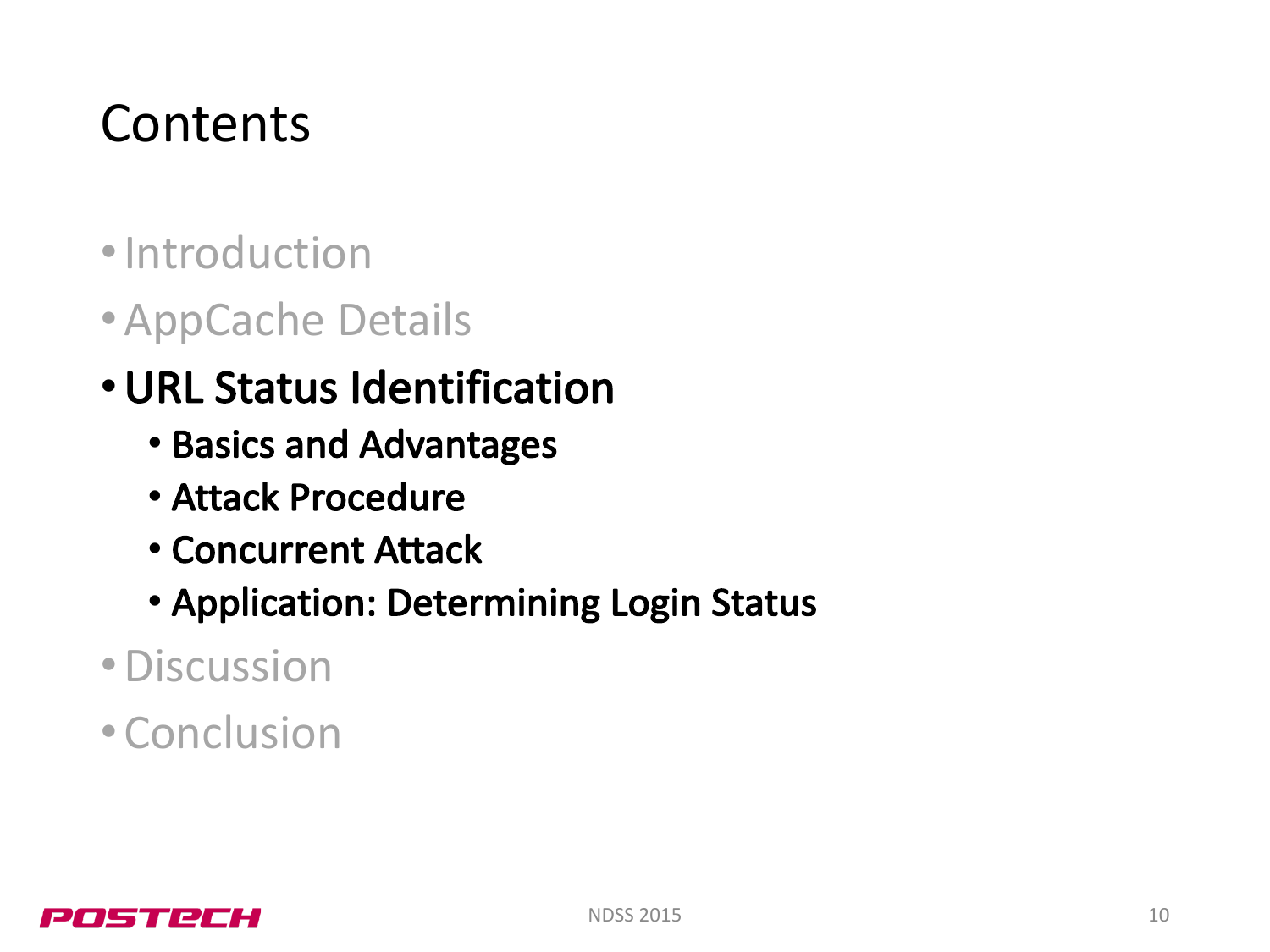### URL Status Identification

- •Basics
	- Specify a target URL in an AppCache manifest
	- Check whether AppCache succeeds or fails
- •Advantages
	- Deterministic identification: Don't measure timing
	- Identification of URL redirections
	- Scriptless attack

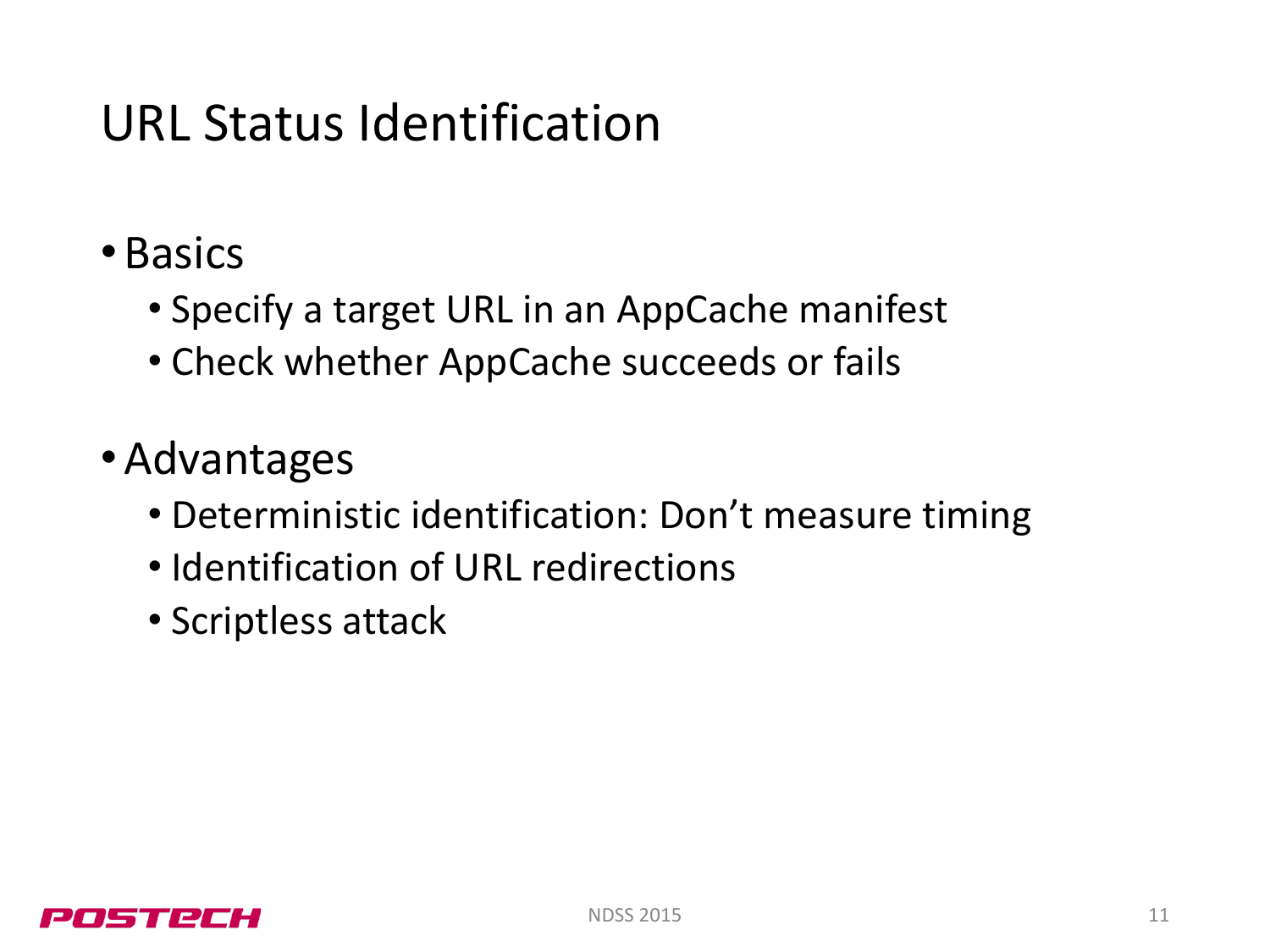### Attack Procedure: Cacheable URL



 $NDSS$  2015 12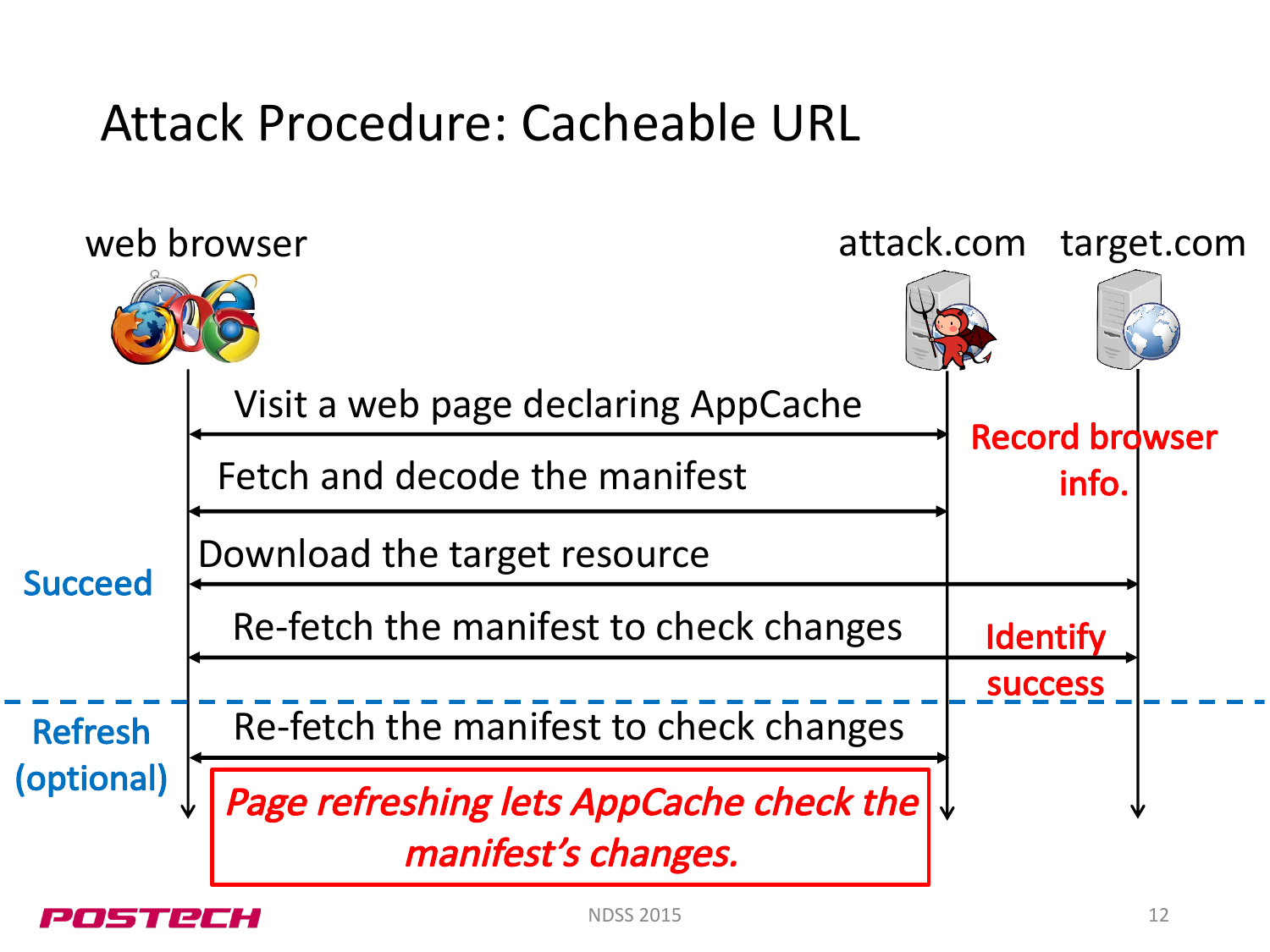### Attack Procedure: Non-cacheable URL

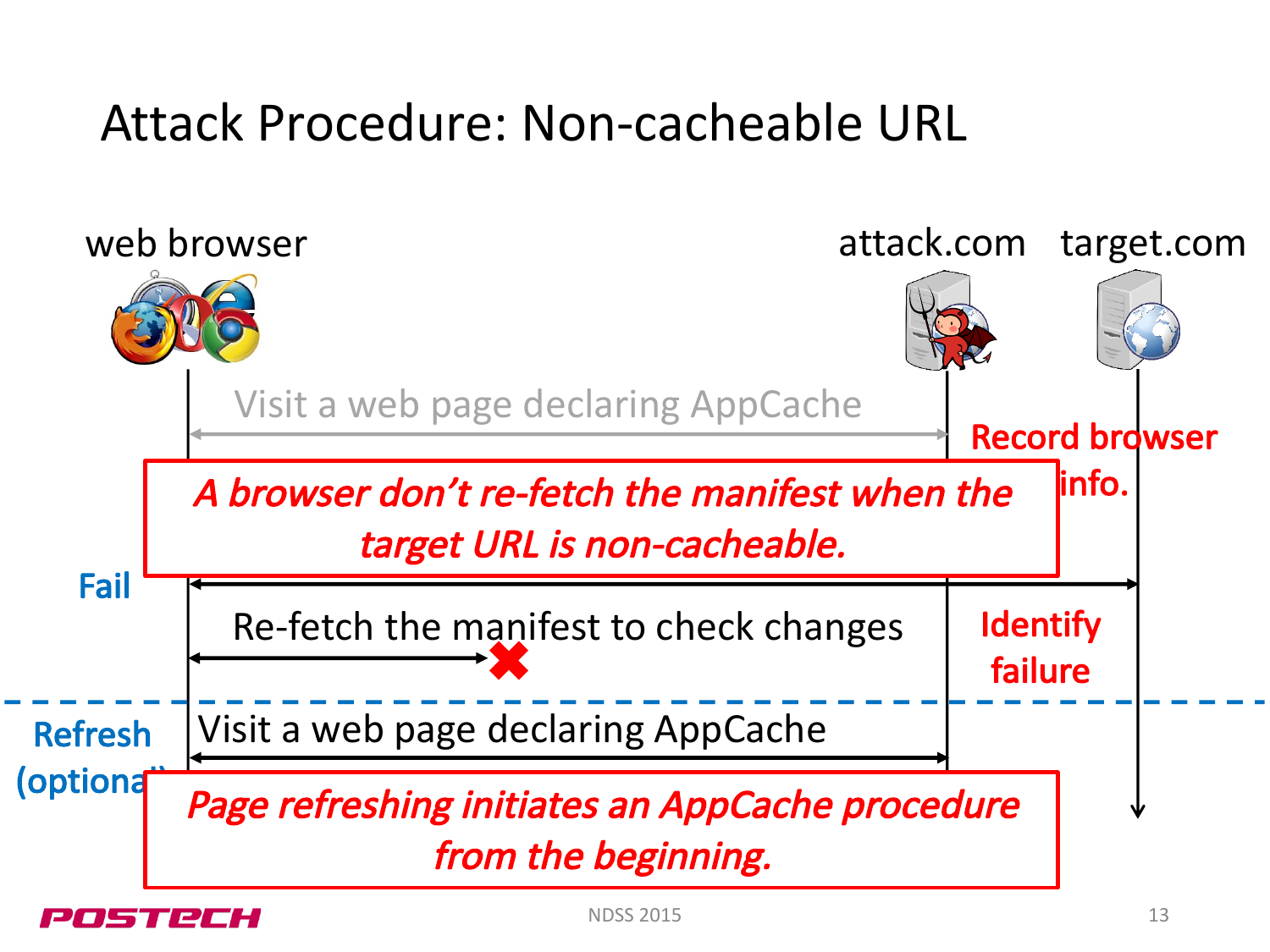### Concurrent Attack

#### Concurrently inspecting multiple target URLs with multiple iframe tags, web pages, & manifests

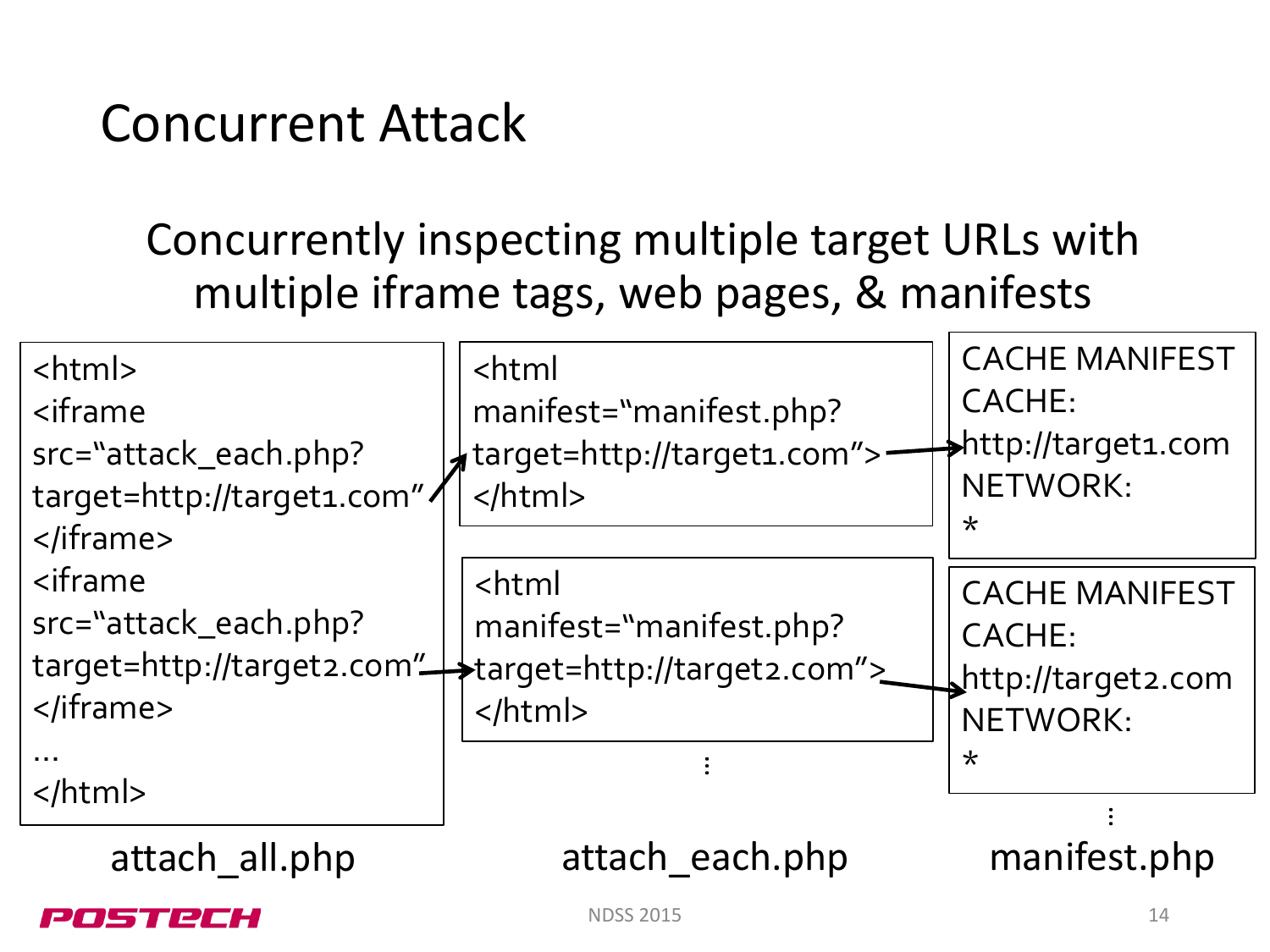# Application: Determining Login Status

#### Determine login status by inspecting URLs with conditional redirections or errors

amazon.com/gp/yourstore/home  $\rightarrow$  amazon.com/ap/signin?... tumblr.com/dashboard  $\rightarrow$  tumblr.com/login?redirect to=/dashboard youtube.com/feed/subscriptions  $\rightarrow$  accounts.google.com/ServiceLogin?...

#### URLs redirecting non-logged-in browsers to login pages

bitbucket.org/account/user/<user-id>

github.com/<user-id>/<repository-name>/settings

<blog-id>.wordpress.com/wp-admin

Private URLs returning errors to unauthorized browsers

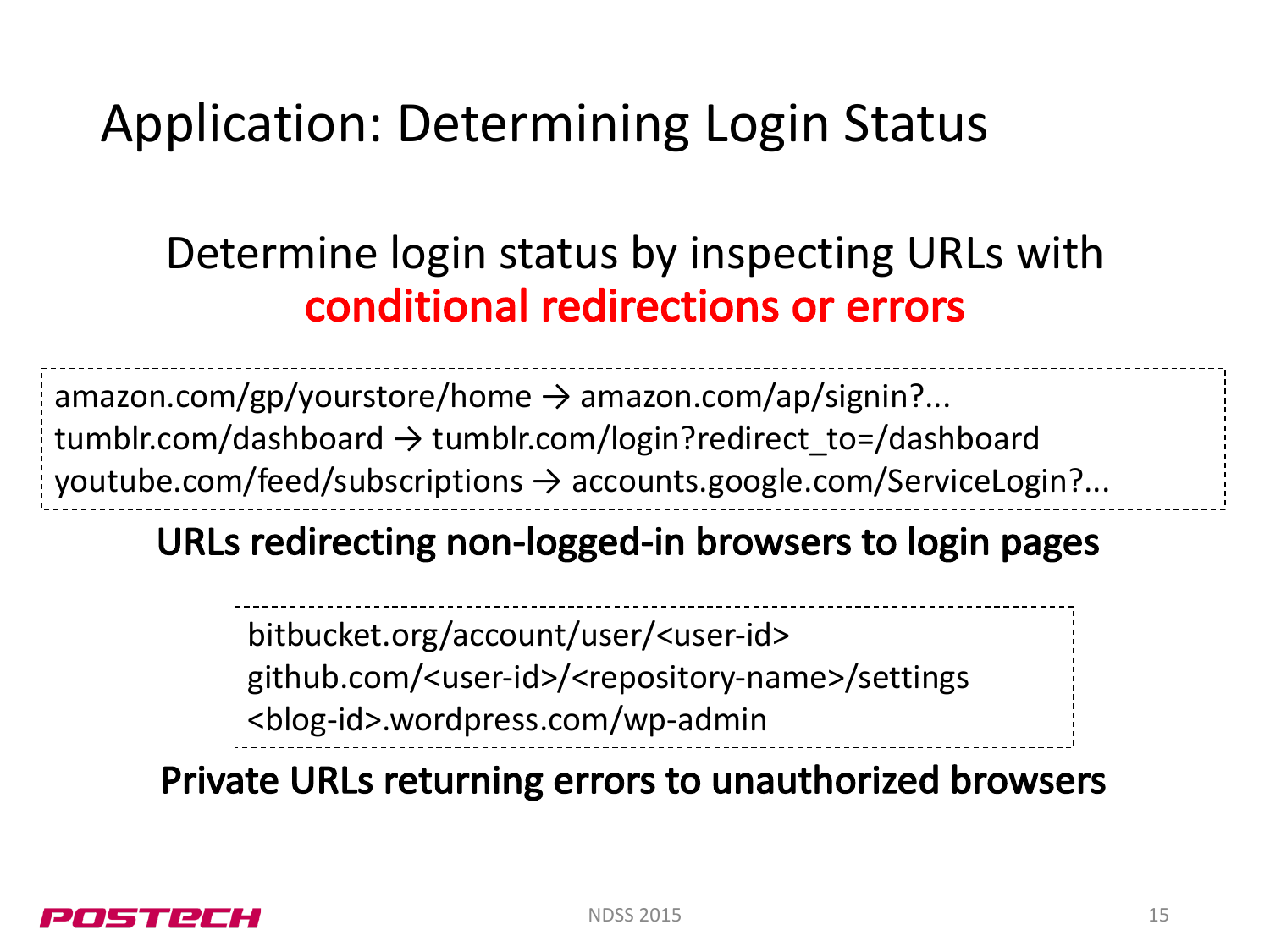# **Contents**

- •Introduction
- •AppCache Details
- URL Status Identification Attack
- •Discussion
	- Problematic Countermeasures
	- Countermeasure: Cache-Origin
	- Service Worker
- Conclusion

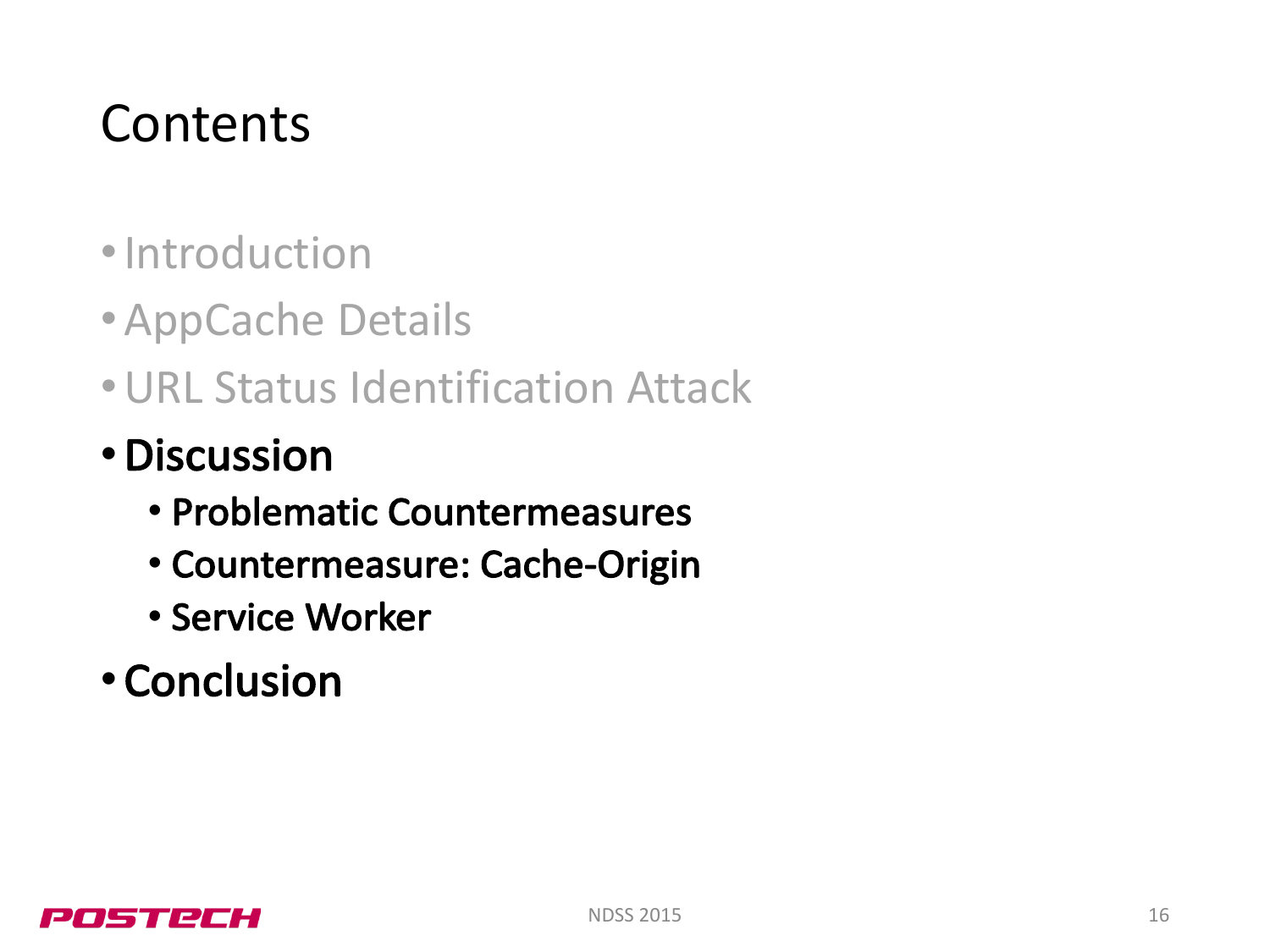# Problematic Countermeasures

- Ask user permission for AppCache
	- Vulnerable to careless users
- Always/never check changes in manifests
	- Vulnerable to page refreshing attacks
	- Content inconsistency problem
- Eliminate web pages having conditional behaviors
	- Detection and modification of all vulnerable web pages are challenging.

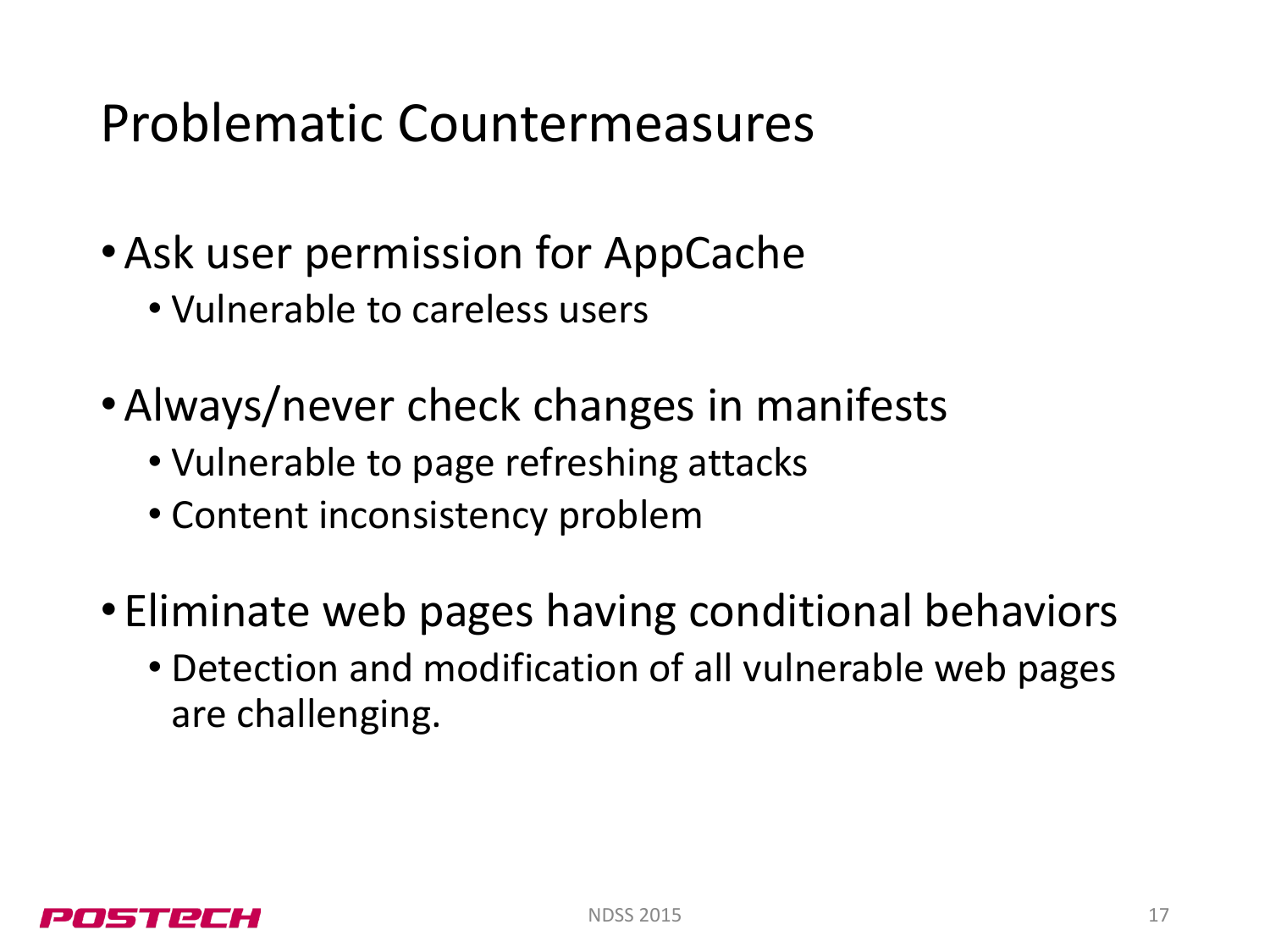### Countermeasure: Cache-Origin

- Attach a Cache-Origin header when requesting resources during AppCache
	- Contain the manifest's origin
	- Notify a web application of who initiate an AppCache procedure
	- Resemble the Origin header of CORS
- Abort suspicious AppCache procedures by returning no-store or error code
	- Cache sensitive resources
	- Be initiated by doubtful servers

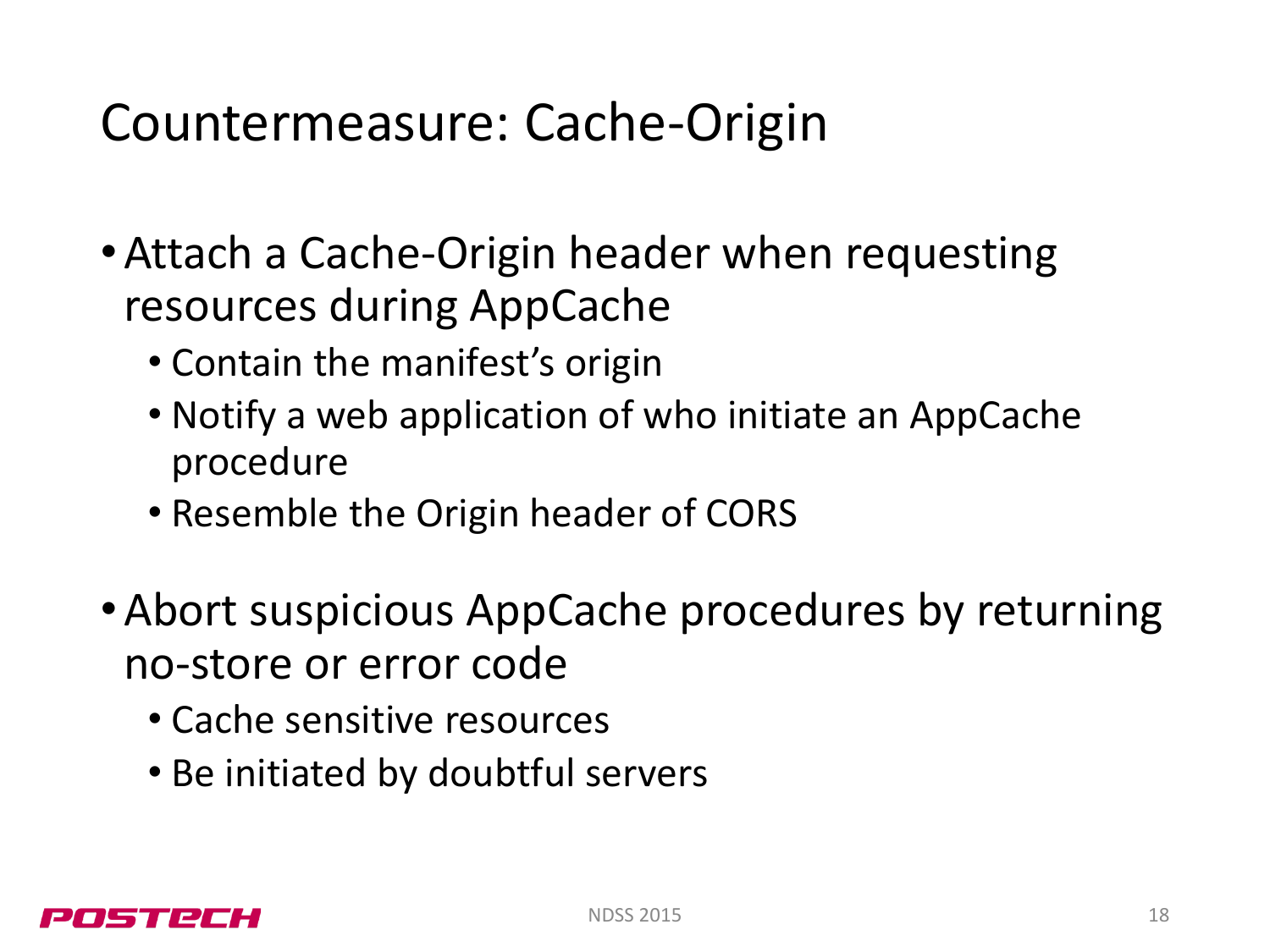### Service Worker

- Provide scriptable caches as an alternative to AppCache
	- Intercept and respond to network requests from certain web pages
- Have the same policy to handle URL redirections and errors with AppCache
	- Also vulnerable to our attacks

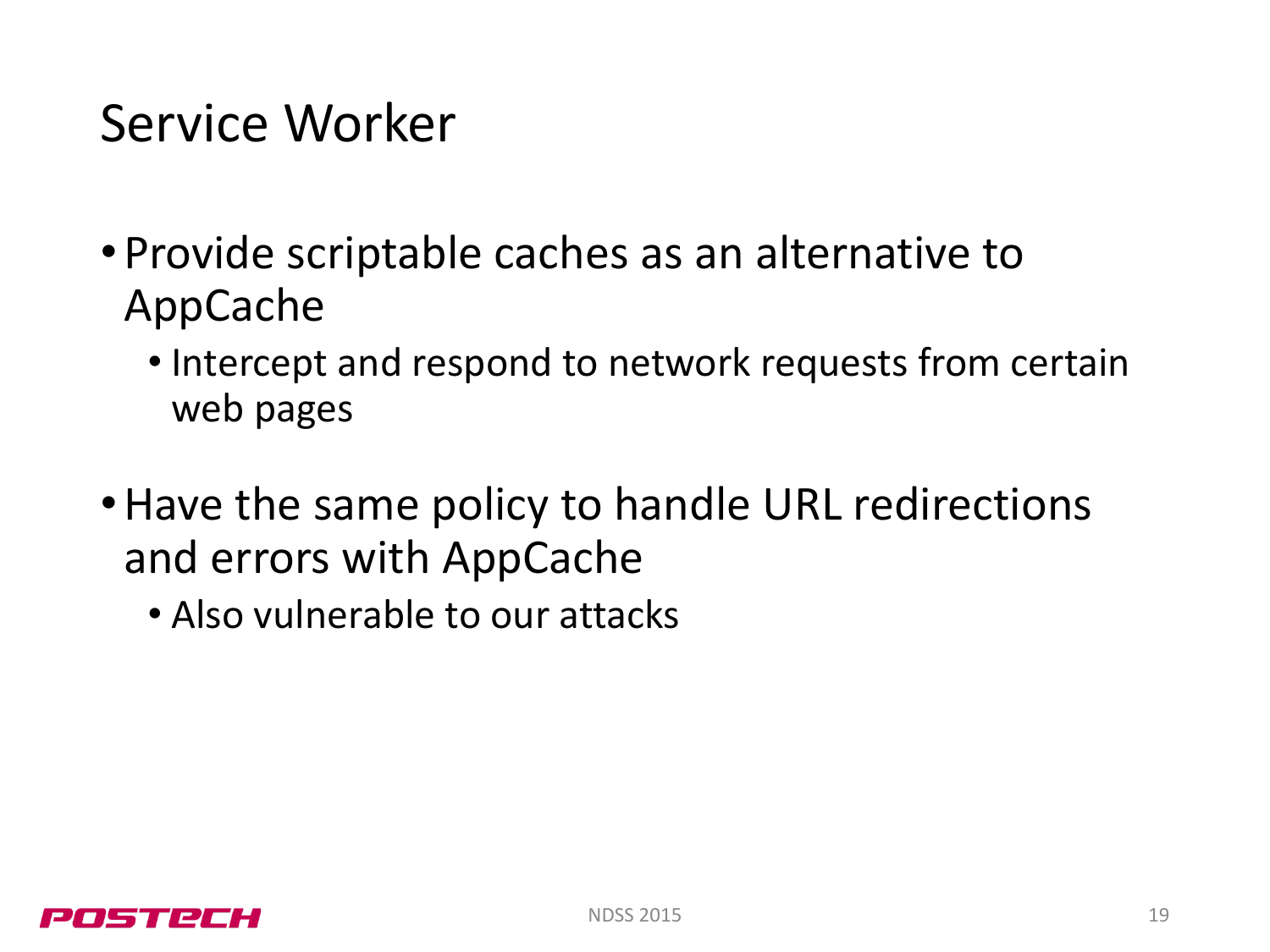## Conclusion

- We introduced a new web privacy attack using HTML5 AppCache.
	- Identify the status of cross-origin resources
	- Do not rely on client-side scripts
	- Can attack major web browsers
- We suggested a Cache-Origin request-header field to mitigate our attacks.
	- Minor variation of the Origin header
	- Easy deployment

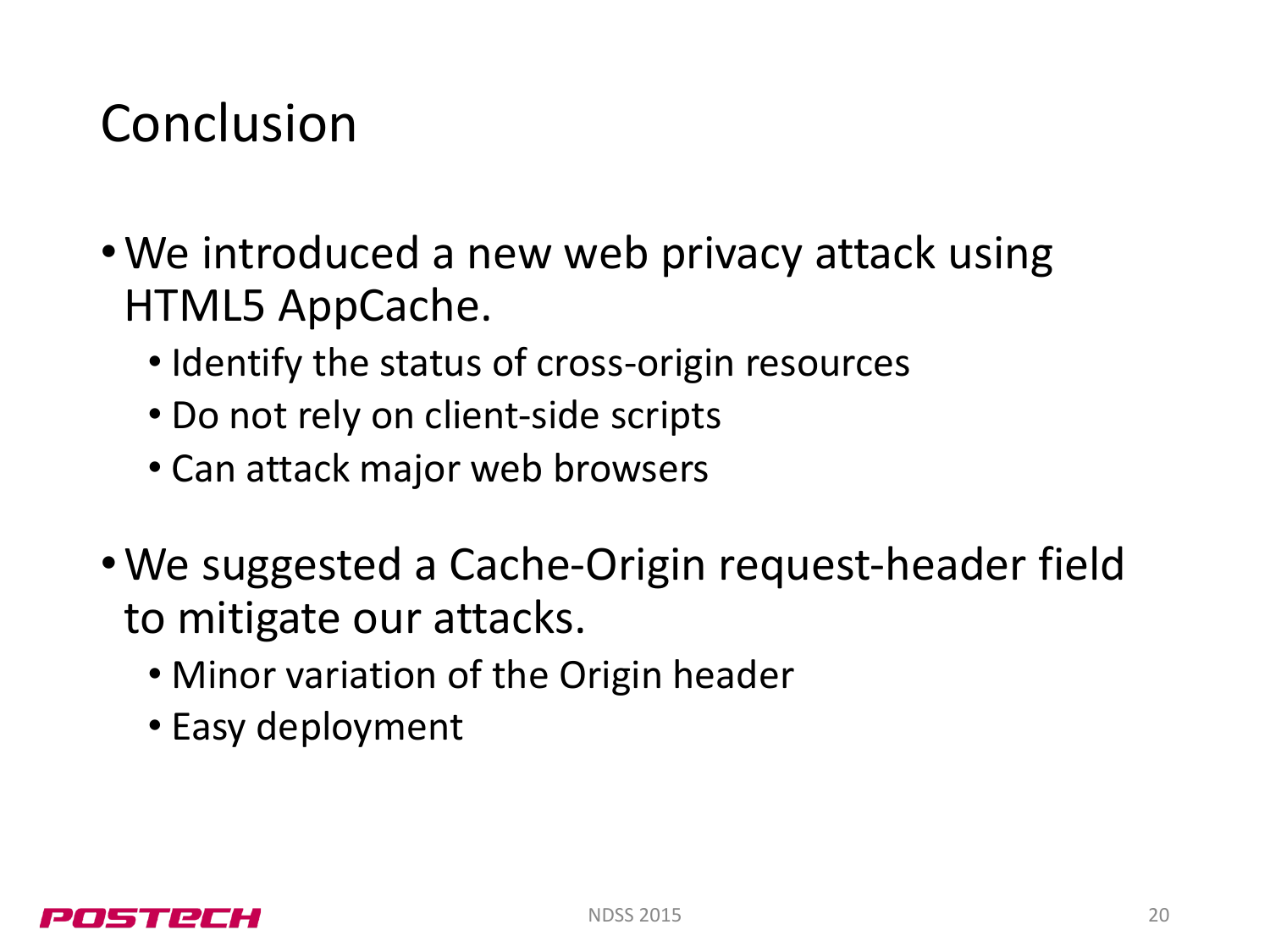# Backup Slides

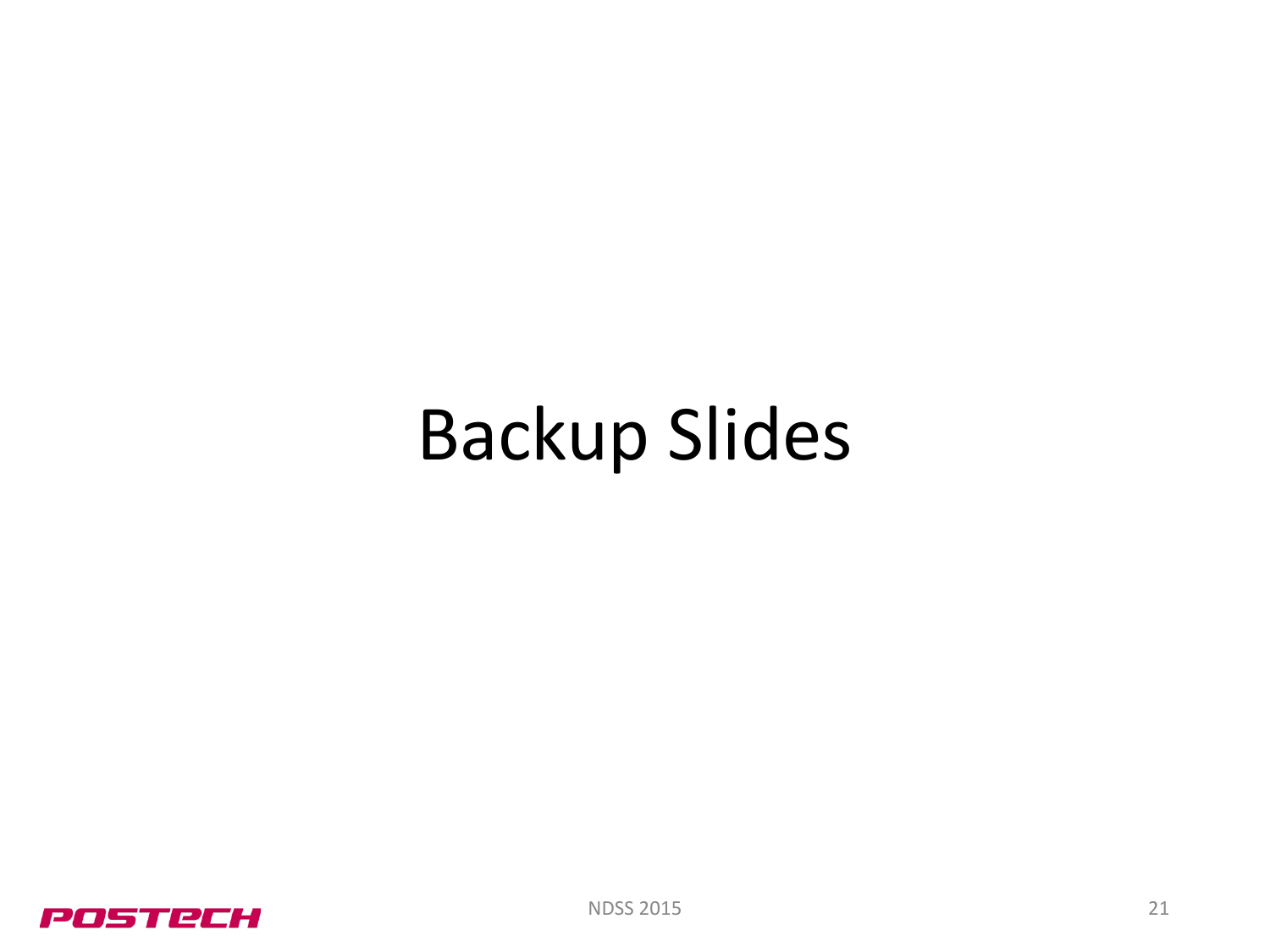### Script-based Identification

```
1 var appCache = window.applicationCache;
\overline{2}3 function handleError(e) {
       // fail to download a given URL
\overline{4}var imq = new Image();
5
       img.size = "| results.png?failure";6
\tau\mathcal{F}8
9 function handleCached(e) {
       // succeed to download a given URL
10<sup>1</sup>var imq = new Image();
11
       img.src = "/results.png?success";12
131415 appCache.addEventListener('error', handleError
      , false;
16 appCache.addEventListener('cached',
      handleCached, false);
17 appCache.addEventListener('updateready',
      handleCached, false);
```
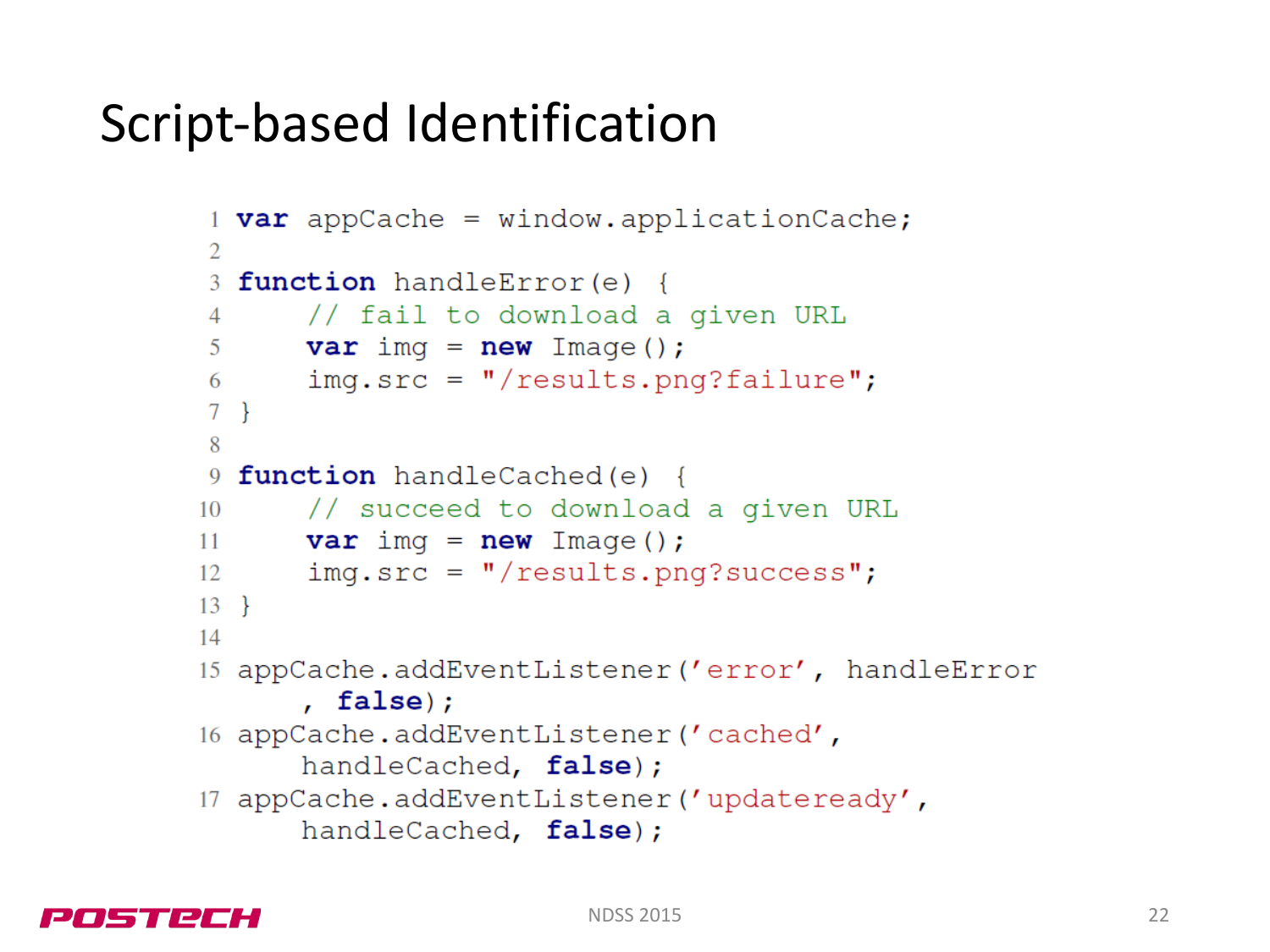### Execution Time of Concurrent Attack